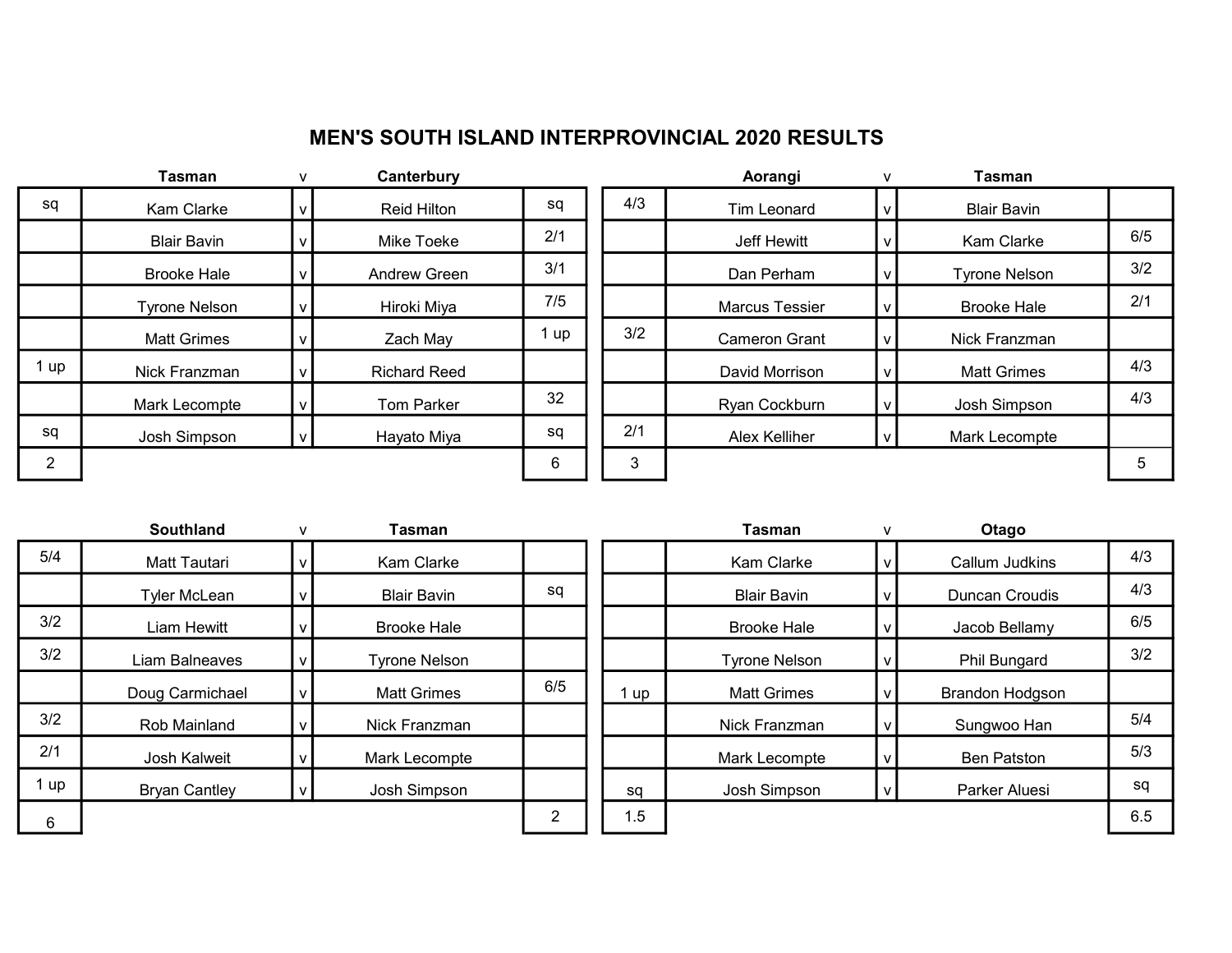|     | Canterbury          | Aorangi               |     |        | Southland            | Canterbury          |     |
|-----|---------------------|-----------------------|-----|--------|----------------------|---------------------|-----|
|     | Reid Hilton         | <b>Tim Leonard</b>    | 5/4 | 4/3    | Matt Tautari         | Reid Hilton         |     |
| 3/2 | Mike Toeke          | Jeff Hewitt           |     |        | <b>Tyler McLean</b>  | Mike Toeke          | 2/1 |
| sq  | Andrew Green        | Dan Perham            | sq  | 2/1    | Liam Hewitt          | Andrew Green        |     |
| 5/4 | Hiroki Miya         | <b>Marcus Tessier</b> |     | 2 up   | Liam Balneaves       | Hiroki Miya         |     |
| up  | Zach May            | <b>Cameron Grant</b>  |     |        | Doug Carmichael      | Zach May            | 6/5 |
| 4/3 | <b>Richard Reed</b> | David Morrison        |     | $I$ up | Rob Mainland         | <b>Richard Reed</b> |     |
| sq  | <b>Tom Parker</b>   | Ryan Cockburn         | sq  | 1 up   | Josh Kalweit         | <b>Tom Parker</b>   |     |
| 4/3 | Hayato Miya         | Alex Kelliher         |     | sq     | <b>Bryan Cantley</b> | Hayato Miya         | sq  |
| 6   |                     |                       | າ   | 5.5    |                      |                     | 2.5 |
|     |                     |                       |     |        |                      |                     |     |

|     | Canterbury          | Aorangi               |     |      | <b>Southland</b>     | v | Canterbury          |     |
|-----|---------------------|-----------------------|-----|------|----------------------|---|---------------------|-----|
|     | <b>Reid Hilton</b>  | Tim Leonard           | 5/4 |      | <b>Matt Tautari</b>  |   | <b>Reid Hilton</b>  |     |
| /2  | Mike Toeke          | Jeff Hewitt           |     |      | <b>Tyler McLean</b>  |   | Mike Toeke          | 2/1 |
| зq  | Andrew Green        | Dan Perham            | sq  | 2/1  | Liam Hewitt          |   | Andrew Green        |     |
| 4/أ | Hiroki Miya         | <b>Marcus Tessier</b> |     | 2 up | Liam Balneaves       |   | Hiroki Miya         |     |
| up  | Zach May            | <b>Cameron Grant</b>  |     |      | Doug Carmichael      | v | Zach May            | 6/5 |
| /3  | <b>Richard Reed</b> | David Morrison        |     | up   | Rob Mainland         |   | <b>Richard Reed</b> |     |
| зq  | <b>Tom Parker</b>   | Ryan Cockburn         | sq  | up   | Josh Kalweit         |   | Tom Parker          |     |
| /3  | Hayato Miya         | Alex Kelliher         |     | sq   | <b>Bryan Cantley</b> |   | Hayato Miya         | sq  |
| 6   |                     |                       | 2   | 5.5  |                      |   |                     | 2.5 |
|     |                     |                       |     |      |                      |   |                     |     |

|      | Canterbury          | Otago                  |     |                | Aorangi               | Southland            |      |
|------|---------------------|------------------------|-----|----------------|-----------------------|----------------------|------|
| 1 up | Reid Hilton         | <b>Callum Judkins</b>  |     |                | Tim Leonard           | <b>Matt Tautari</b>  | 4/3  |
| sq   | Mike Toeke          | Duncan Croudis         | sq  |                | Jeff Hewitt           | <b>Tyler McLean</b>  | 6/5  |
|      | Andrew Green        | Jacob Bellamy          | 3/2 | sq             | Dan Perham            | Liam Hewitt          | sq   |
| sq   | Hiroki Miya         | Phil Bungard           | sq  |                | <b>Marcus Tessier</b> | Liam Balneaves       | 6/5  |
| 3/2  | Zach May            | <b>Brandon Hodgson</b> |     | sq             | <b>Cameron Grant</b>  | Doug Carmichael      | sq   |
|      | <b>Richard Reed</b> | Sungwoo Han            | 5/4 |                | David Morrison        | Rob Mainland         | 2/1  |
|      | <b>Tom Parker</b>   | <b>Ben Patston</b>     | 5/3 | 2/1            | Ryan Cockburn         | Josh Kalweit         |      |
| 1 up | Hayato Miya         | Parker Aluesi          |     |                | Alex Kelliher         | <b>Bryan Cantley</b> | 1 up |
|      |                     |                        | 4   | $\overline{2}$ |                       |                      | 6    |
|      |                     |                        |     |                |                       |                      |      |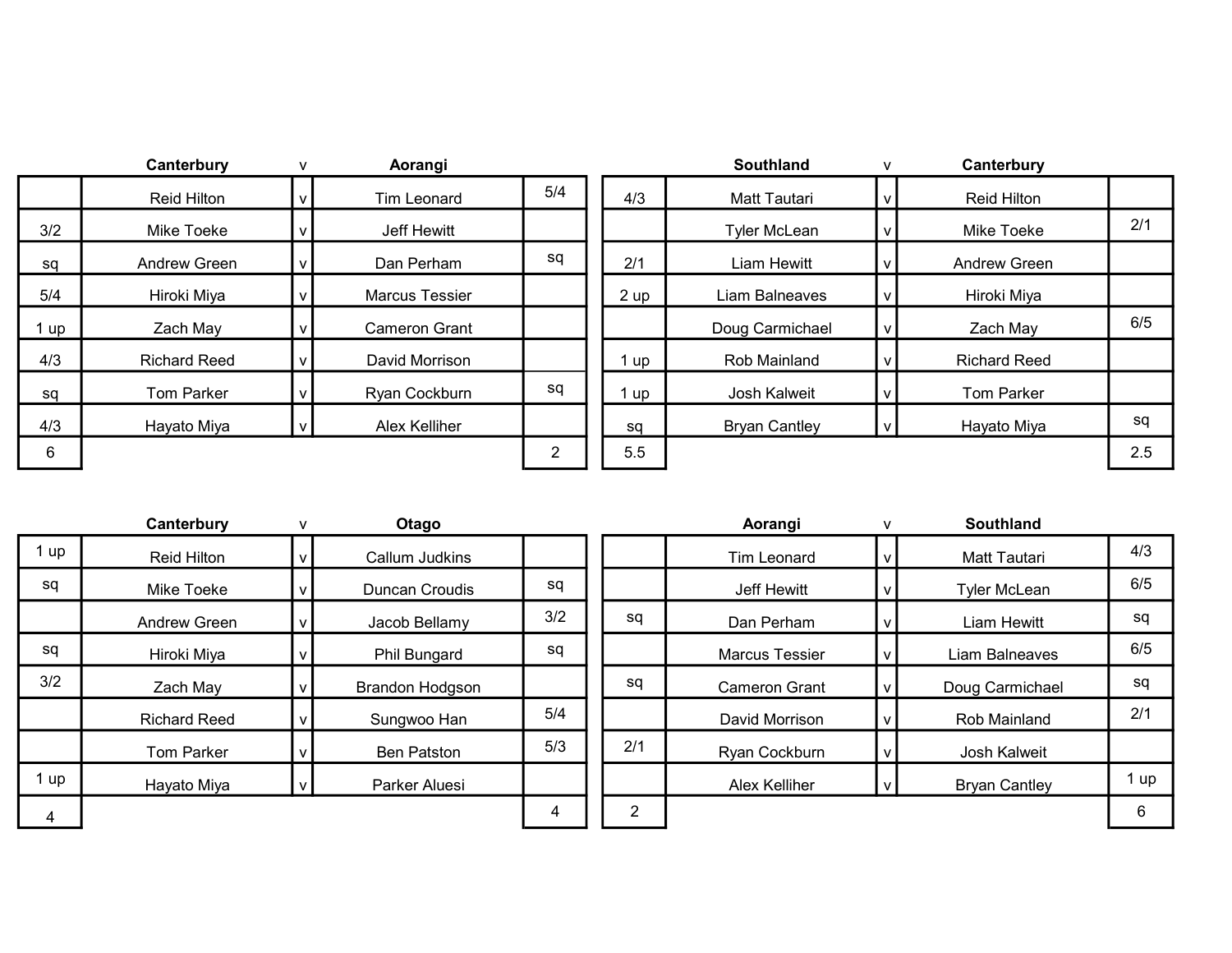|                | Aorangi               |   | Otago                  |     |      | Otago                  |   | Southland            |      |
|----------------|-----------------------|---|------------------------|-----|------|------------------------|---|----------------------|------|
|                | Tim Leonard           | ۷ | Callum Judkins         | 2/1 | l up | Duncan Croudis         | ۷ | Matt Tautari         |      |
|                | Jeff Hewitt           |   | Duncan Croudis         | 3/2 |      | Callum Judkins         |   | <b>Tyler McLean</b>  | 3/1  |
| 2 up           | Dan Perham            |   | Jacob Bellamy          |     |      | Phil Bungard           |   | Liam Hewitt          | 3/1  |
|                | <b>Marcus Tessier</b> |   | Phil Bungard           | 3/2 | 3/2  | Jacob Bellamy          |   | Liam Balneaves       |      |
| 1 up           | <b>Cameron Grant</b>  |   | <b>Brandon Hodgson</b> |     | 3/1  | Sungwoo Han            |   | Doug Carmichael      |      |
|                | David Morrison        |   | Sungwoo Han            | 6/4 |      | <b>Brandon Hodgson</b> |   | Rob Mainland         | 4/3  |
|                | Ryan Cockburn         |   | <b>Ben Patston</b>     | 3/2 |      | Parker Aluesi          |   | Josh Kalweit         | 1 up |
|                | Alex Kelliher         |   | Parker Aluesi          | 8/6 | 2/1  | <b>Ben Patston</b>     |   | <b>Bryan Cantley</b> |      |
| $\overline{2}$ |                       |   |                        | 6   | 4    |                        |   |                      | 4    |
|                |                       |   |                        |     |      |                        |   |                      |      |